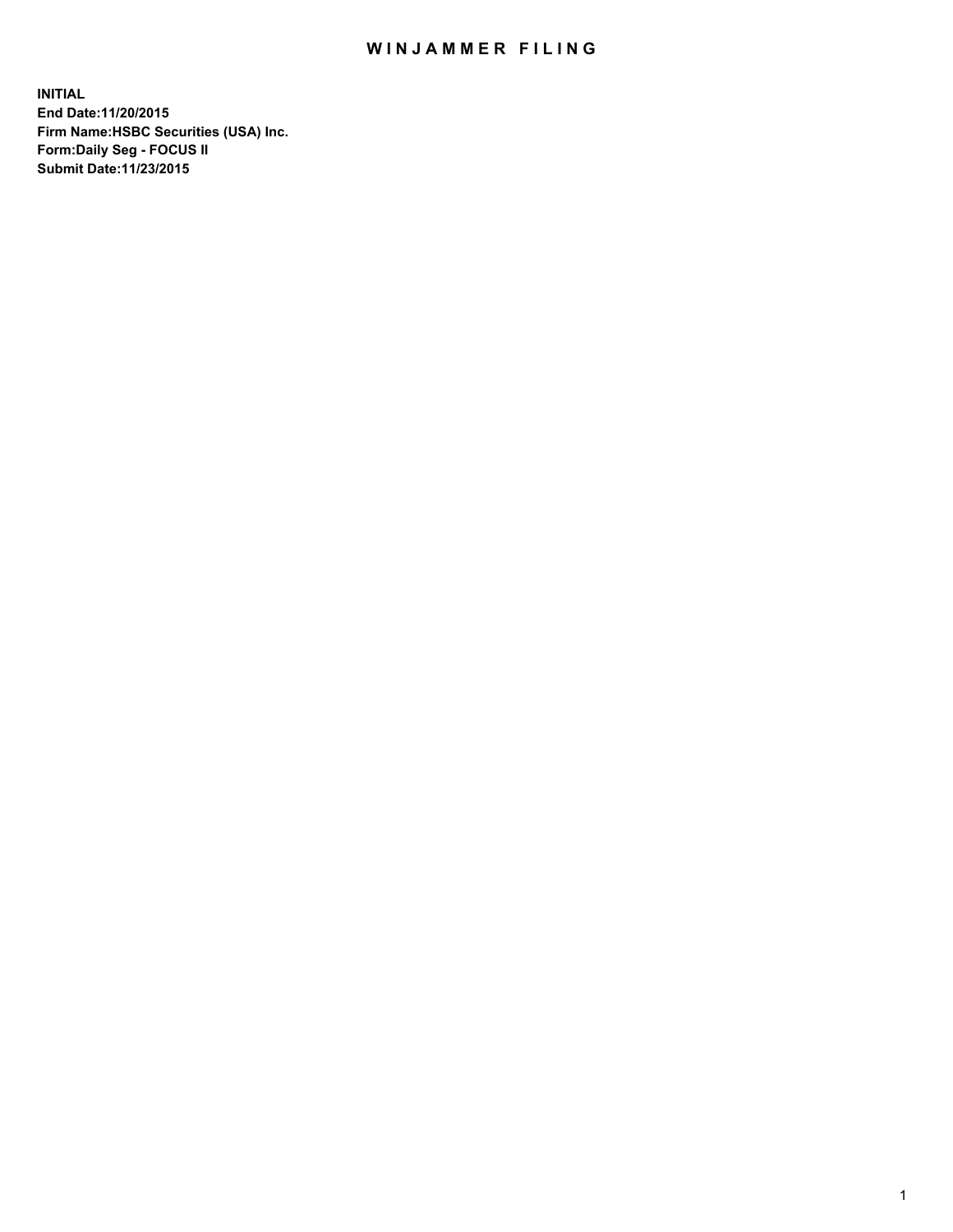## **INITIAL End Date:11/20/2015 Firm Name:HSBC Securities (USA) Inc. Form:Daily Seg - FOCUS II Submit Date:11/23/2015 Daily Segregation - Cover Page**

| Name of Company<br><b>Contact Name</b><br><b>Contact Phone Number</b><br><b>Contact Email Address</b>                                                                                                                                                                                                                         | <b>HSBC Securities (USA) Inc.</b><br>Steven richardson<br>212-525-6445<br>steven.richardson@us.hsbc.com |
|-------------------------------------------------------------------------------------------------------------------------------------------------------------------------------------------------------------------------------------------------------------------------------------------------------------------------------|---------------------------------------------------------------------------------------------------------|
| FCM's Customer Segregated Funds Residual Interest Target (choose one):<br>a. Minimum dollar amount: ; or<br>b. Minimum percentage of customer segregated funds required:% ; or<br>c. Dollar amount range between: and; or<br>d. Percentage range of customer segregated funds required between:% and%.                        | 110,000,000<br><u>0</u><br>0 <sub>0</sub><br>0 <sub>0</sub>                                             |
| FCM's Customer Secured Amount Funds Residual Interest Target (choose one):<br>a. Minimum dollar amount: ; or<br>b. Minimum percentage of customer secured funds required:%; or<br>c. Dollar amount range between: and; or<br>d. Percentage range of customer secured funds required between:% and%.                           | 10,000,000<br>0 <sub>0</sub><br>0 <sub>0</sub>                                                          |
| FCM's Cleared Swaps Customer Collateral Residual Interest Target (choose one):<br>a. Minimum dollar amount: ; or<br>b. Minimum percentage of cleared swaps customer collateral required:%; or<br>c. Dollar amount range between: and; or<br>d. Percentage range of cleared swaps customer collateral required between:% and%. | 90,000,000<br>0 <sub>0</sub><br>00                                                                      |

Attach supporting documents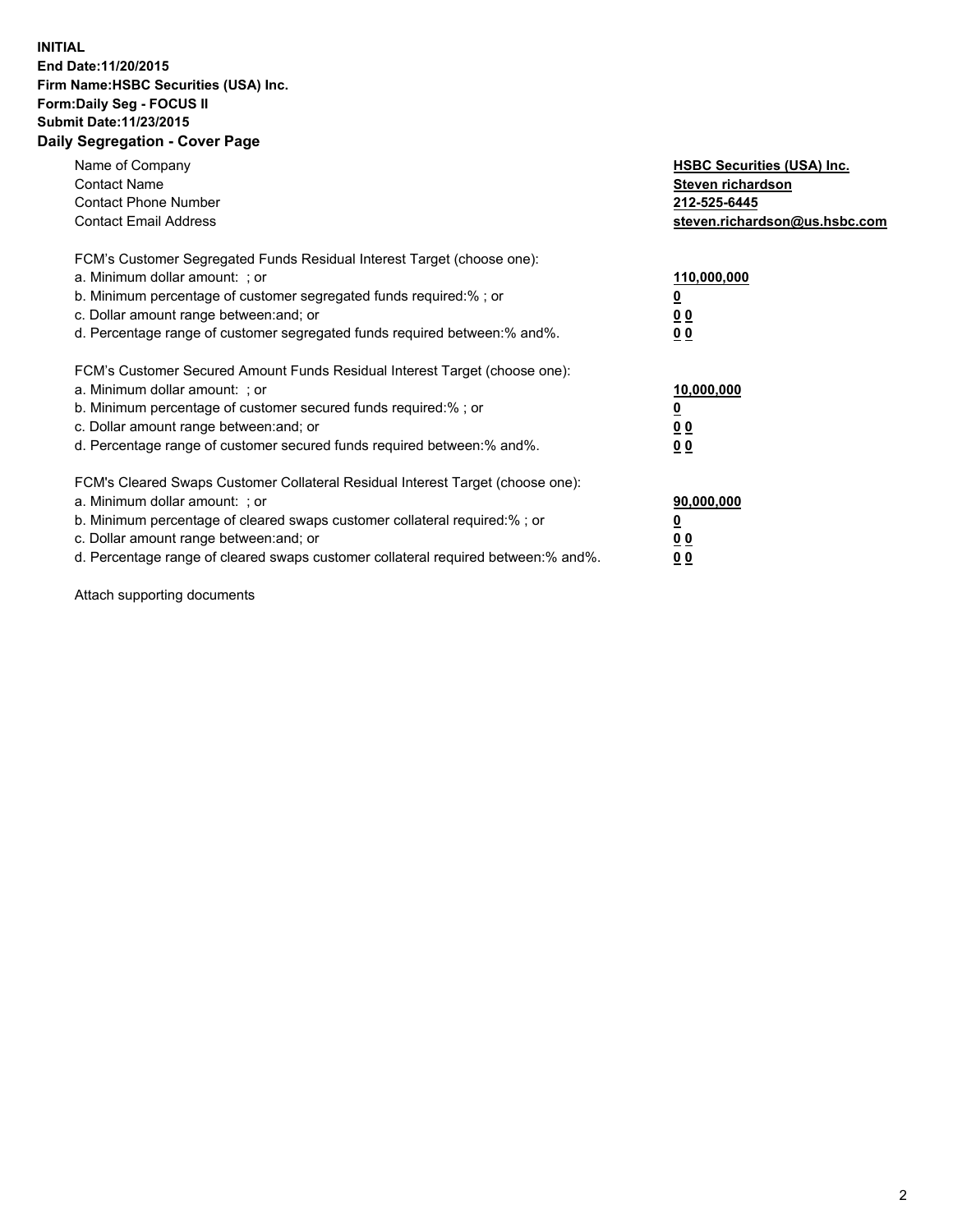**INITIAL End Date:11/20/2015 Firm Name:HSBC Securities (USA) Inc. Form:Daily Seg - FOCUS II Submit Date:11/23/2015**

## **Daily Segregation - Secured Amounts** Foreign Futures and Foreign Options Secured Amounts Amount required to be set aside pursuant to law, rule or regulation of a foreign government or a rule of a self-regulatory organization authorized thereunder **0** [7305] 1. Net ledger balance - Foreign Futures and Foreign Option Trading - All Customers A. Cash **75,704,093** [7315] B. Securities (at market) **113,284,377** [7317] 2. Net unrealized profit (loss) in open futures contracts traded on a foreign board of trade **-32,293,000** [7325] 3. Exchange traded options a. Market value of open option contracts purchased on a foreign board of trade **0** [7335] b. Market value of open contracts granted (sold) on a foreign board of trade **0** [7337] 4. Net equity (deficit) (add lines 1. 2. and 3.) **156,695,470** [7345] 5. Account liquidating to a deficit and account with a debit balances - gross amount **4,019,631** [7351] Less: amount offset by customer owned securities **-4,018,387** [7352] **1,244** [7354] 6. Amount required to be set aside as the secured amount - Net Liquidating Equity Method (add lines 4 and 5) **156,696,714** [7355] 7. Greater of amount required to be set aside pursuant to foreign jurisdiction (above) or line 6. **156,696,714** [7360] FUNDS DEPOSITED IN SEPARATE REGULATION 30.7 ACCOUNTS 1. Cash in banks A. Banks located in the United States **24,732,096** [7500] B. Other banks qualified under Regulation 30.7 **0** [7520] **24,732,096** [7530] 2. Securities A. In safekeeping with banks located in the United States **64,950,461** [7540] B. In safekeeping with other banks qualified under Regulation 30.7 **0** [7560] **64,950,461** [7570] 3. Equities with registered futures commission merchants A. Cash **0** [7580] B. Securities **0** [7590] C. Unrealized gain (loss) on open futures contracts **0** [7600] D. Value of long option contracts **0** [7610] E. Value of short option contracts **0** [7615] **0** [7620] 4. Amounts held by clearing organizations of foreign boards of trade A. Cash **0** [7640] B. Securities **0** [7650] C. Amount due to (from) clearing organization - daily variation **0** [7660] D. Value of long option contracts **0** [7670] E. Value of short option contracts **0** [7675] **0** [7680] 5. Amounts held by members of foreign boards of trade A. Cash **103,476,146** [7700] B. Securities **48,333,917** [7710] C. Unrealized gain (loss) on open futures contracts **-32,293,000** [7720] D. Value of long option contracts **0** [7730] E. Value of short option contracts **0** [7735] **119,517,063** [7740] 6. Amounts with other depositories designated by a foreign board of trade **0** [7760] 7. Segregated funds on hand **0** [7765]

- 8. Total funds in separate section 30.7 accounts **209,199,620** [7770]
- 9. Excess (deficiency) Set Aside for Secured Amount (subtract line 7 Secured Statement Page 1 from Line 8)
- 10. Management Target Amount for Excess funds in separate section 30.7 accounts **10,000,000** [7780]
- 11. Excess (deficiency) funds in separate 30.7 accounts over (under) Management Target **42,502,906** [7785]

**52,502,906** [7380]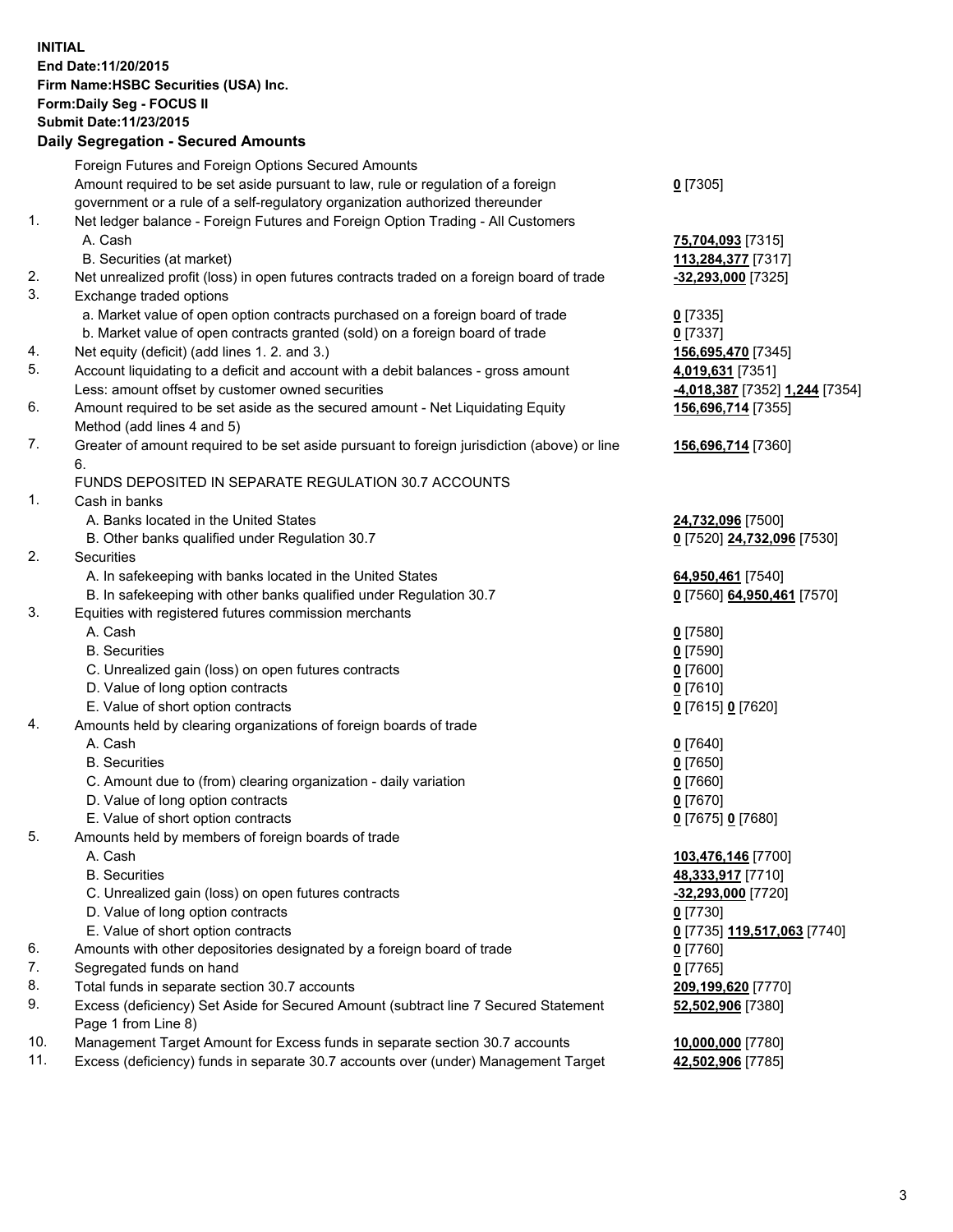**INITIAL End Date:11/20/2015 Firm Name:HSBC Securities (USA) Inc. Form:Daily Seg - FOCUS II Submit Date:11/23/2015 Daily Segregation - Segregation Statement** SEGREGATION REQUIREMENTS(Section 4d(2) of the CEAct) 1. Net ledger balance A. Cash **-238,546,008** [7010] B. Securities (at market) **1,107,709,208** [7020] 2. Net unrealized profit (loss) in open futures contracts traded on a contract market **574,248,837** [7030] 3. Exchange traded options A. Add market value of open option contracts purchased on a contract market **158,837,588** [7032] B. Deduct market value of open option contracts granted (sold) on a contract market **-62,667,260** [7033] 4. Net equity (deficit) (add lines 1, 2 and 3) **1,539,582,365** [7040] 5. Accounts liquidating to a deficit and accounts with debit balances - gross amount **9,623,588** [7045] Less: amount offset by customer securities **-9,569,536** [7047] **54,052** [7050] 6. Amount required to be segregated (add lines 4 and 5) **1,539,636,417** [7060] FUNDS IN SEGREGATED ACCOUNTS 7. Deposited in segregated funds bank accounts A. Cash **100,728,923** [7070] B. Securities representing investments of customers' funds (at market) **0** [7080] C. Securities held for particular customers or option customers in lieu of cash (at market) **365,336,122** [7090] 8. Margins on deposit with derivatives clearing organizations of contract markets A. Cash **27,041,355** [7100] B. Securities representing investments of customers' funds (at market) **207,558,639** [7110] C. Securities held for particular customers or option customers in lieu of cash (at market) **742,373,086** [7120] 9. Net settlement from (to) derivatives clearing organizations of contract markets **12,576,438** [7130] 10. Exchange traded options A. Value of open long option contracts **158,837,588** [7132] B. Value of open short option contracts **-62,667,260** [7133] 11. Net equities with other FCMs A. Net liquidating equity **103,803,729** [7140] B. Securities representing investments of customers' funds (at market) **0** [7160] C. Securities held for particular customers or option customers in lieu of cash (at market) **0** [7170] 12. Segregated funds on hand **0** [7150] 13. Total amount in segregation (add lines 7 through 12) **1,655,588,620** [7180] 14. Excess (deficiency) funds in segregation (subtract line 6 from line 13) **115,952,203** [7190] 15. Management Target Amount for Excess funds in segregation **110,000,000** [7194]

16. Excess (deficiency) funds in segregation over (under) Management Target Amount Excess

**5,952,203** [7198]